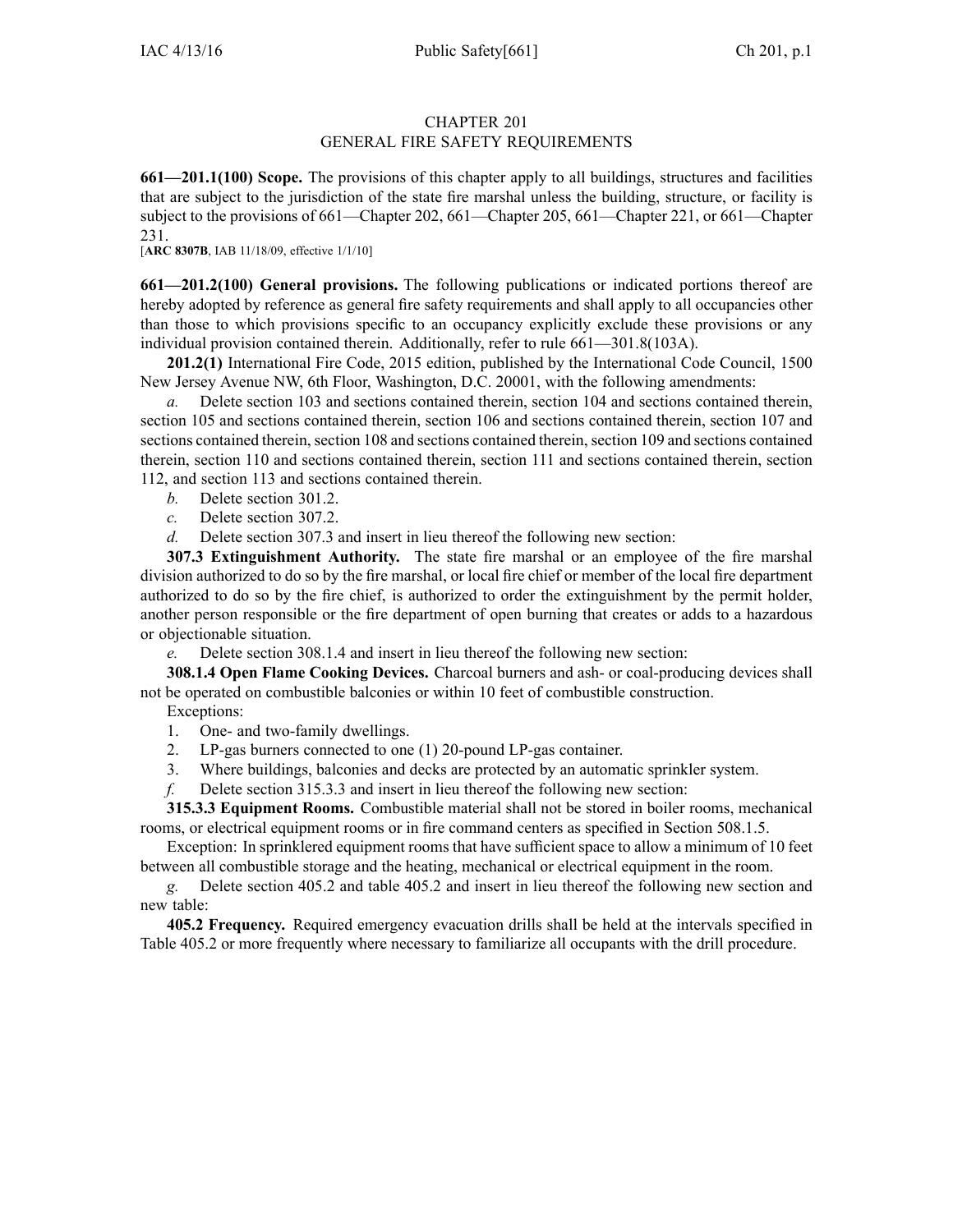| <b>GROUP OR OCCUPANCY</b>     | <b>FREQUENCY</b>        | <b>PARTICIPATION</b> |
|-------------------------------|-------------------------|----------------------|
| Group A                       | Quarterly               | Employees            |
| Group $B(c)$                  | Annually                | Employees            |
| Group E                       | See (a) below           | All occupants        |
| Group I                       | Quarterly on each shift | Employees            |
| Group I-1 $(b)$ and Group R-4 | Quarterly               | All occupants        |
| Group R-1                     | Quarterly on each shift | Employees            |
| Group $R-2(d)$                | Four annually           | All occupants        |
| High-rise                     | Annually                | Employees            |

### **TABLE 405.2 FIRE AND EVACUATION DRILL FREQUENCY AND PARTICIPATION**

Footnotes:

(a) Fire and severe weather drills shall be conducted in accordance with Iowa Code chapter [100](https://www.legis.iowa.gov/docs/ico/chapter/100.pdf). In severe climates, the fire code official shall have the authority to modify the emergency evacuation drill frequency.

(b) Fire and evacuation drillsin assisted living facilitiesshall include complete evacuation of the premises in accordance with Section 403.10.3.6. Drills shall be conducted not less than six times per year on <sup>a</sup> bimonthly basis, with not lessthan two drills conducted during the night when residents could reasonably be expected to be sleeping. The drills shall be permitted to be announced in advance to the residents. Where occupants receive habilitation or rehabilitation training, fire prevention and fire safety practices shall be included as par<sup>t</sup> of the training program.

(c) Group <sup>B</sup> buildings that have an occupan<sup>t</sup> load of 500 or more persons or more than 100 persons above or below the lowest level of exit discharge.

(d) Applicable to Group R-2 college and university buildings in accordance with Section 408.3.

*h.* Delete section 807.5.2.1 and insert in lieu thereof the following new section:

**807.5.2.1 Storage in corridors and lobbies.** Clothing and personal effects shall not be stored in corridors and lobbies.

Exceptions:

1. Corridors protected by an approved automatic sprinkler system installed in accordance with Section 903.3.1.1.

2. Storage in metal lockers, provided the minimum required egress width is maintained.

*i.* Delete section 903.2.8 and insert in lieu thereof the following new section:

**903.2.8 Group R.** An automatic sprinkler system installed in accordance with section 903.3 shall be provided throughout all buildings with <sup>a</sup> Group R fire area.

Exception: Cabin buildings that are located in remote areas without <sup>a</sup> sufficient municipal water supply for design of <sup>a</sup> fire sprinkler system and that meet all of the following:

1. Not more than one story.

2. Not more than 750 square feet in floor area.

3. Fuel-fired heating equipment and other fuel-fired appliances are separated from sleeping areas by <sup>a</sup> one-hour fire-rated assembly.

4. Provided with fire alarm and smoke alarm systems as required by Section 907 for R-1 occupancies.

5. Basements are not allowed.

- 6. Maintain <sup>a</sup> fire separation of 20 feet from any other building or structure.
- 7. Comply with all applicable requirements of this Code.

*j.* Delete section 907.2.3 and insert in lieu thereof the following new section:

**907.2.3 Group E.** In the absence of <sup>a</sup> complete automatic sprinkler system, <sup>a</sup> complete automatic detection system utilizing an emergency voice/alarm communication system shall be installed throughout the entire Group E occupancy. A Group E occupancy with <sup>a</sup> complete automatic sprinkler system shall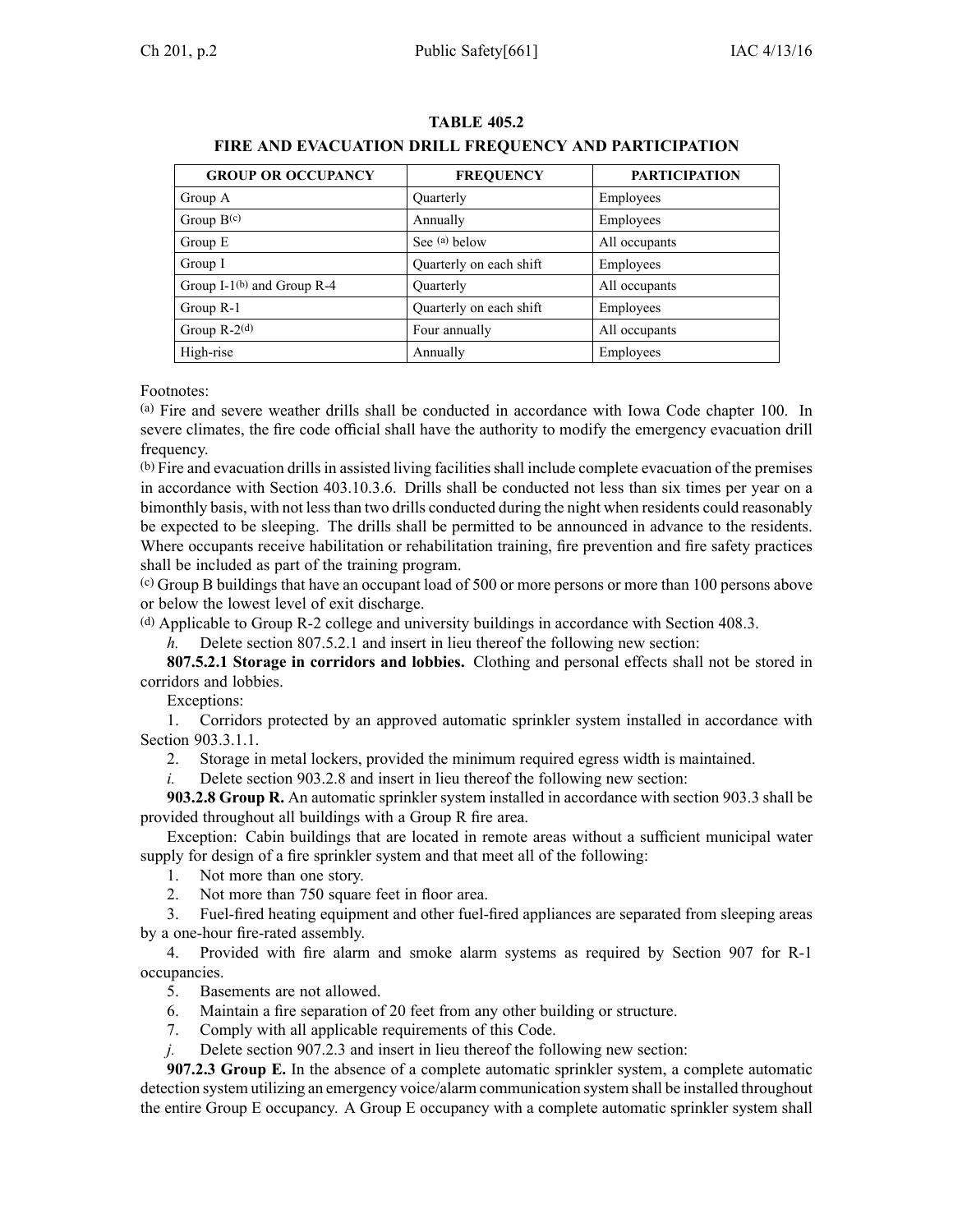be provided with <sup>a</sup> fire alarm system utilizing an emergency voice/alarm communication system in compliance with Section 907.5.2.2 and installed in accordance with Section 907.6. As <sup>a</sup> minimum, smoke detection shall be provided in corridors at <sup>a</sup> maximum spacing of 30 feet on center, and heat or smoke detection shall be provided in any hazardous or nonoccupied areas in all new or existing Group E occupancies.

Exceptions:

1. Group E occupancies with an occupan<sup>t</sup> load of less than 50.

2. Manual fire alarm boxes are not required in Group E occupancies where all of the following apply:

2.1. Interior corridors are protected by smoke detectors with alarm verification.

2.2. Auditoriums, cafeterias, gymnasiums and the like are protected by heat detectors or other approved detection devices.

2.3. Shops and laboratories involving dusts or vapors are protected by heat detectors or other approved detection devices.

2.4. Off-premises monitoring is provided.

2.5. The capability to activate the evacuation signal from <sup>a</sup> central point is provided.

2.6. In buildings where normally occupied spaces are provided with <sup>a</sup> two-way communication system between such spaces and <sup>a</sup> constantly attended receiving station from which <sup>a</sup> general evacuation alarm can be sounded, excep<sup>t</sup> in locations specifically designated by the fire code official.

3. Manual fire alarm boxes shall not be required in Group E occupancies where the building is equipped throughout with an approved automatic sprinkler system, the notification appliances will activate on sprinkler water flow, and manual activation is provided from <sup>a</sup> normally occupied location.

4. Emergency voice/alarm communication systems meeting the requirements of Section 907.5.2.2 and installed in accordance with Section 907.6 shall not be required in Group E occupancies with occupan<sup>t</sup> loads of 100 or less, provided that activation of the fire alarm system initiates an approved occupan<sup>t</sup> notification signal in accordance with Section 907.5.

*k.* Add the following new section 1003.8:

**1003.8 Frost protection.** Exterior landings at doors shall be provided with frost protection.

*l.* Add the following new section 1028.6:

**1028.6 Exit discharge pathways.** Exit discharge pathways shall be paved from all required exits of <sup>a</sup> building to <sup>a</sup> public way or parking lot.

*m.* Delete section 1029.1.1 and insert in lieu thereof the following new section:

**1029.1.1** Bleachers, grandstands, and folding and telescopic seating that are not building elements shall comply with ICC-300, Standard for Bleachers, Folding and Telescopic Seating, and Grandstands, 2012 edition, with the following amendments to ICC-300:

(1) Delete section 105.2 and insert in lieu thereof the following new section:

**105.2 Yearly inspection required.** The owner shall cause all bleachers and folding and telescopic seating installed on or after December 1, 2011, to be inspected at least once <sup>a</sup> year in order to verify that the structure is maintained in compliance with the provisions of this standard. All folding and telescopic seating shall also be inspected to evaluate compliance with the manufacturer's installation and operational instructions during the opening and closing of such seating. Any inspection conducted in compliance with this section may be conducted by any knowledgeable person including, but not limited to, <sup>a</sup> person who has been instructed by the manufacturer or installer as to procedures and standards for inspections of the structure being inspected and including, but not limited to, the owner of the structure or an employee of the owner of the structure. There are no further restrictions on the identity or employment of the person conducting the inspection unless otherwise provided by law. The owner shall maintain documentation of the required annual inspections, which shall show the date and name of the person conducting the inspection and shall be initialed by the person conducting the inspection.

(2) Delete section 501.2 and insert in lieu thereof the following new section:

**501.2 Inspections.** All tiered seating that was installed prior to December 1, 2011, shall be inspected at least once <sup>a</sup> year. The required inspection may be conducted by any knowledgeable person including, but not limited to, <sup>a</sup> person who has been instructed by the manufacturer or installer as to procedures and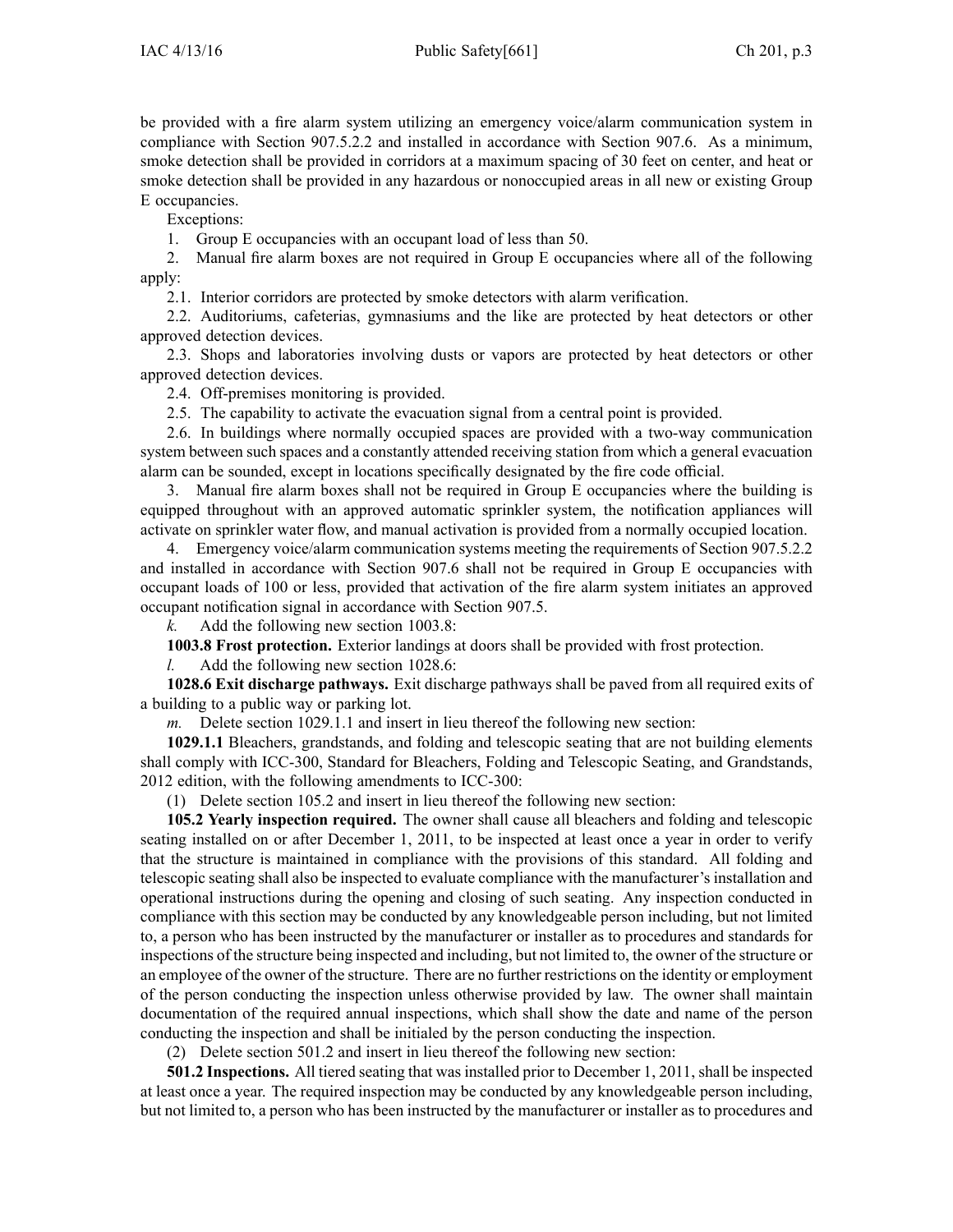standards for inspections of the structure being inspected and including, but not limited to, the owner of the structure or an employee of the owner of the structure. There are no further restrictions on the identity or employment of the person conducting the inspection unless otherwise provided by law. All folding and telescopic seating shall be inspected to evaluate compliance with the manufacturer's installation and operational instructions and shall be inspected during the opening and closing ofsuch seating. The owner shall maintain documentation of the required annual inspections, which shall show the date and name of the person conducting the inspection and shall be initialed by the person conducting the inspection.

*n.* Delete section 1103.7.1 and insert in lieu thereof the following new section:

**1103.7.1** Existing Group E occupancies shall be provided with <sup>a</sup> fire alarm system utilizing an emergency voice/alarm communication system in compliance with Section 907.5.2.2 and installed in accordance with Section 907.6. As <sup>a</sup> minimum, smoke detection shall be provided in corridors at <sup>a</sup> maximum spacing of 30 feet on center, and heat or smoke detection shall be provided in any hazardous or nonoccupied areas.

Exceptions:

1. A building with <sup>a</sup> maximum area of 1,000 square feet that contains <sup>a</sup> single classroom and is located no closer than 50 feet from another building.

2. Group E occupancy with an occupan<sup>t</sup> load of less than 50.

3. Emergency voice/alarm communication systems meeting the requirements of Section 907.5.2.2 and installed in accordance with Section 907.6 shall not be required in Group E occupancies with occupan<sup>t</sup> loads of 100 or less, provided that the activation of the fire alarm system initiates an approved occupan<sup>t</sup> notification signal in accordance with Section 907.5.

*o.* Delete section 1103.8 and insert in lieu thereof the following new section:

**1103.8 Single- and multiple-station smoke alarms.** Single- and multiple-station smoke alarms shall be installed in existing Group I-1 and R occupancies in accordance with Sections 1103.8.1 through 1103.8.4.

*p.* Add the following new section 1103.8.4:

**1103.8.4 Smoke alarm service life.** Single-station battery-operated smoke alarms shall be replaced in accordance with the manufacturer's instructions.

- *q.* Amend any reference to any section within chapter 23 to read as a reference to "Chapter 23."
- *r.* Delete chapter 23 and insert in lieu thereof the following new chapter:

#### CHAPTER 23

#### MOTOR FUEL-DISPENSING FACILITIES AND REPAIR GARAGES

## **SECTION 2301**

## **GENERAL**

**2301.1** Motor fuel-dispensing facilities and repair garages shall comply with the applicable provisions of 661—Chapter 221.

- *s.* Amend any reference to any section within chapter 57 to read as <sup>a</sup> reference to "Chapter 57."
- *t.* Delete chapter 57 and insert in lieu thereof the following new chapter:

#### CHAPTER 57

#### FLAMMABLE AND COMBUSTIBLE LIQUIDS

## **SECTION 5701**

#### **GENERAL**

**5701.1** Transportation, storage, handling, and use of flammable and combustible liquids shall comply with the applicable provisions of  $661$ —Chapter 221.

*u.* Amend any reference to any section within chapter 61 to read as a reference to "Chapter 61."

*v.* Delete chapter 61 and insert in lieu thereof the following new chapter:

#### CHAPTER 61

#### LIQUEFIED PETROLEUM GASES

# **SECTION 6101**

#### **GENERAL**

**6101.1** Transportation, storage, handling, and use of liquefied petroleum gases shall comply with the applicable provisions of 661—Chapter 226.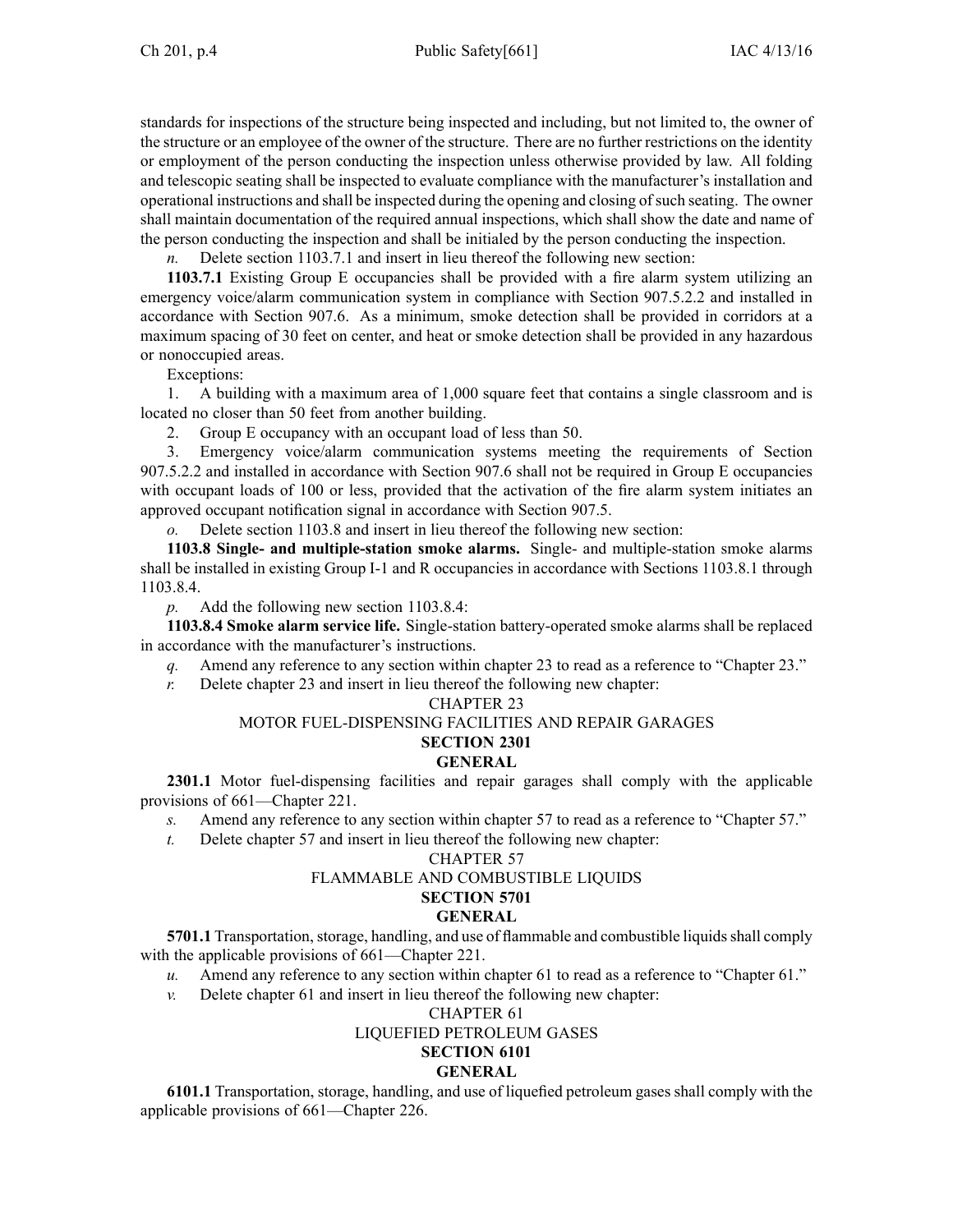*w.* Any reference to NFPA 10 is amended to read as follows:

NFPA 10 with the following amendment:

Delete sections 7.1.2.1, 7.1.2.2, and 7.1.2.3 and insert in lieu thereof the following new sections:

7.1.2.1 A trained person who has undergone the instructions necessary to reliably perform maintenance and has the manufacturer's service manual shall service the fire extinguishers not more than one year apart, as outlined in Section 7.3.

7.1.2.2\* Maintenance, servicing, and recharging shall be performed by trained persons who have available the appropriate servicing manual(s), the proper types of tools, recharge materials, lubricants, and manufacturer's recommended replacement parts or parts specifically listed for use in the fire extinguisher.

NOTE: Requirements in NFPA 10 for certification of personnel who maintain portable fire extinguishers are removed. These personnel must still be trained and have available service manuals.

*x.* Adopt Appendices B, C, and D.

*y.* Amend references in chapter 80 as follows:

(1) Delete all references to the "International Plumbing Code" and insert in lieu thereof "state plumbing code."

(2) Delete all references to the "International Fuel Gas Code" and insert in lieu thereof "rule 661—301.9(103A)."

(3) Delete all references to the "International Mechanical Code" and insert in lieu thereof "state mechanical code."

(4) Delete all references to the "International Building Code" and insert in lieu thereof "rule 661—301.3(103A)."

(5) Delete all references to the "International Residential Code" and insert in lieu thereof "rule 661—301.8(103A)."

**201.2(2)** The following chapters and sections of the International Building Code, 2015 edition, published by the International Code Council, 500 New Jersey Avenue NW, 6th Floor, Washington, D.C. 20001, as amended by rule 661—301.3(103A).

*a.* Chapter 2.

- *b.* Chapter 3.
- *c.* Chapter 4.
- *d.* Chapter 5.
- *e.* Chapter 6.
- *f.* Chapter 7.
- *g.* Sections 804 and 805.

[**ARC 8307B**, IAB 11/18/09, effective 1/1/10; **ARC 9769B**, IAB 10/5/11, effective 12/1/11; **ARC 2494C**, IAB 4/13/16, effective 5/18/16]

**661—201.3(100) Electrical installations.** The provisions of the state electrical code, as adopted and amended in 661—Chapter 504, are hereby adopted by reference as the requirements for electrical installations.

This rule is intended to implement Iowa Code chapter [100](https://www.legis.iowa.gov/docs/ico/chapter/100.pdf). [**ARC 9827B**, IAB 11/2/11, effective 1/1/12; **ARC 2494C**, IAB 4/13/16, effective 5/18/16]

**661—201.4(100) Existing buildings or structures.** Additions or alterations to any building or structure shall comply with the requirements of this chapter for new construction. Additions or alterations shall not be made to an existing building or structure that will cause the existing building or structure to be in violation of any provisions of 661—Chapter 201. An existing building plus additions shall comply with the height and area provisions of Chapter 5 of the International Building Code, 2015 edition. Portions of the structure not altered and not affected by the alteration are not required to comply with the requirements established in 661—Chapter 201 for <sup>a</sup> new structure.

[**ARC 8307B**, IAB 11/18/09, effective 1/1/10; **ARC 2494C**, IAB 4/13/16, effective 5/18/16]